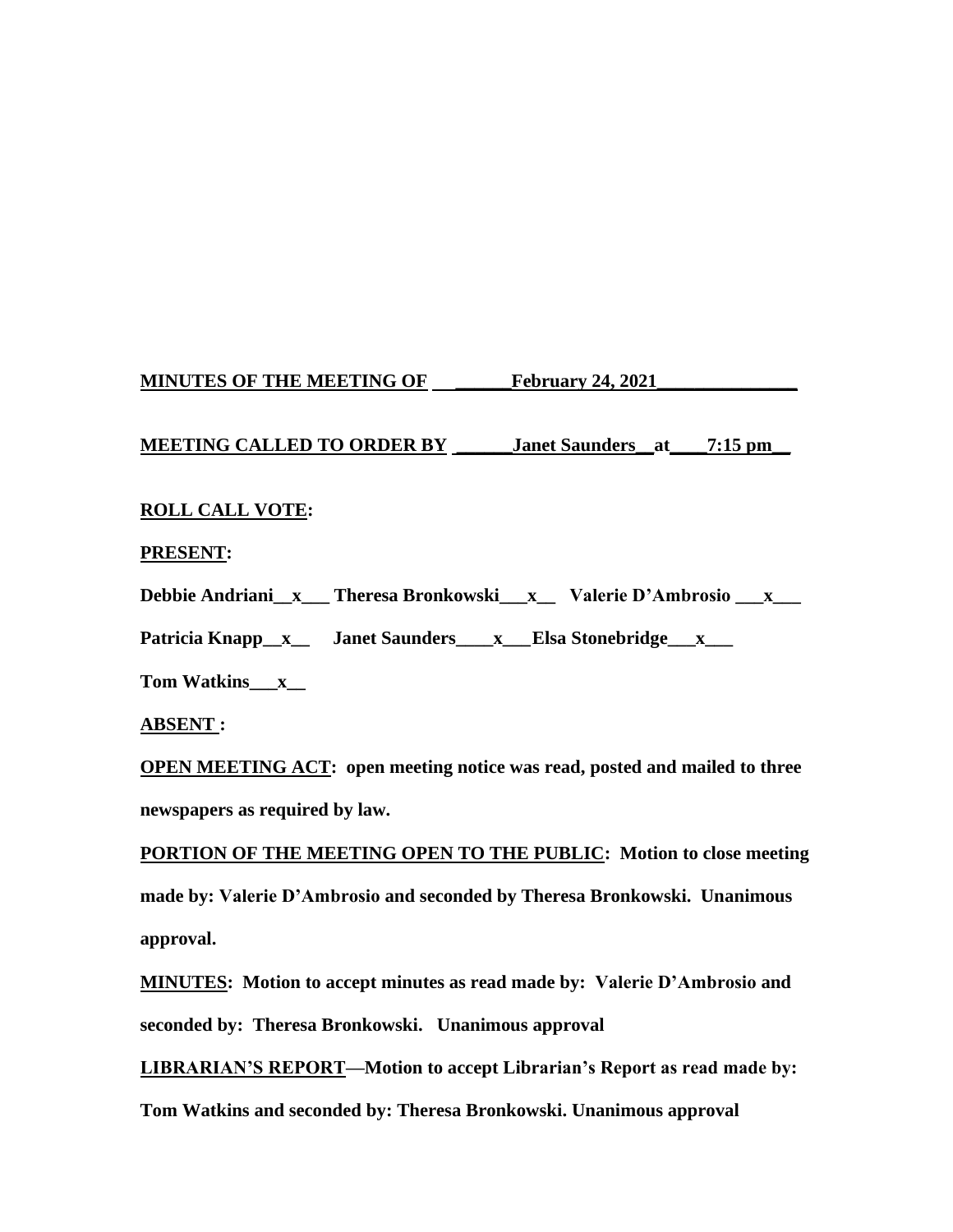#### **CORRESPONDENCE:**

- **1) 454 Mechanical Preventive Maintenance Agreement**
- **2) Proposal from Advanced Plumbing-burst pipe repaired and needs additional repair**
- **3) Proposal from Arrow Elevator-\$1700.00 repair needed**
- **4) Proposal from Mullen Roofing-\$52,000.00. We would like to get another estimate**

#### **OLD BUSINESS:**

- **1) N.J. Library Construction Bond Act (A222/S2171) Anne signed grant**
- **2) 2021 Survey (2020 Data year)- should be completed soon**

#### **NEW BUSINESS:**

- **1) Facilities update: issues with heating system, elevator and restrooms are being addressed**
- **2) Materials & Services: More electronic books being purchased. Meeting with PV representatives. Annemarie doing virtual programming. We are helping seniors register for Covid Vaccine.**
- **3) Pals Plus: Automatic renewal is live. Kearney and Belleville are joining consortium**
- **4) Personnel update: discussing working from home for a period of time if an employee travels. Staff appreciation day**
- **5) Outreach, Programming & Services: discussing partnering with Woodland Park for Farmers market**
- **6) Volunteer update: nothing new at this time. Limiting volunteers during pandemic.**
- **7) Plans for 2021: Facility renovation**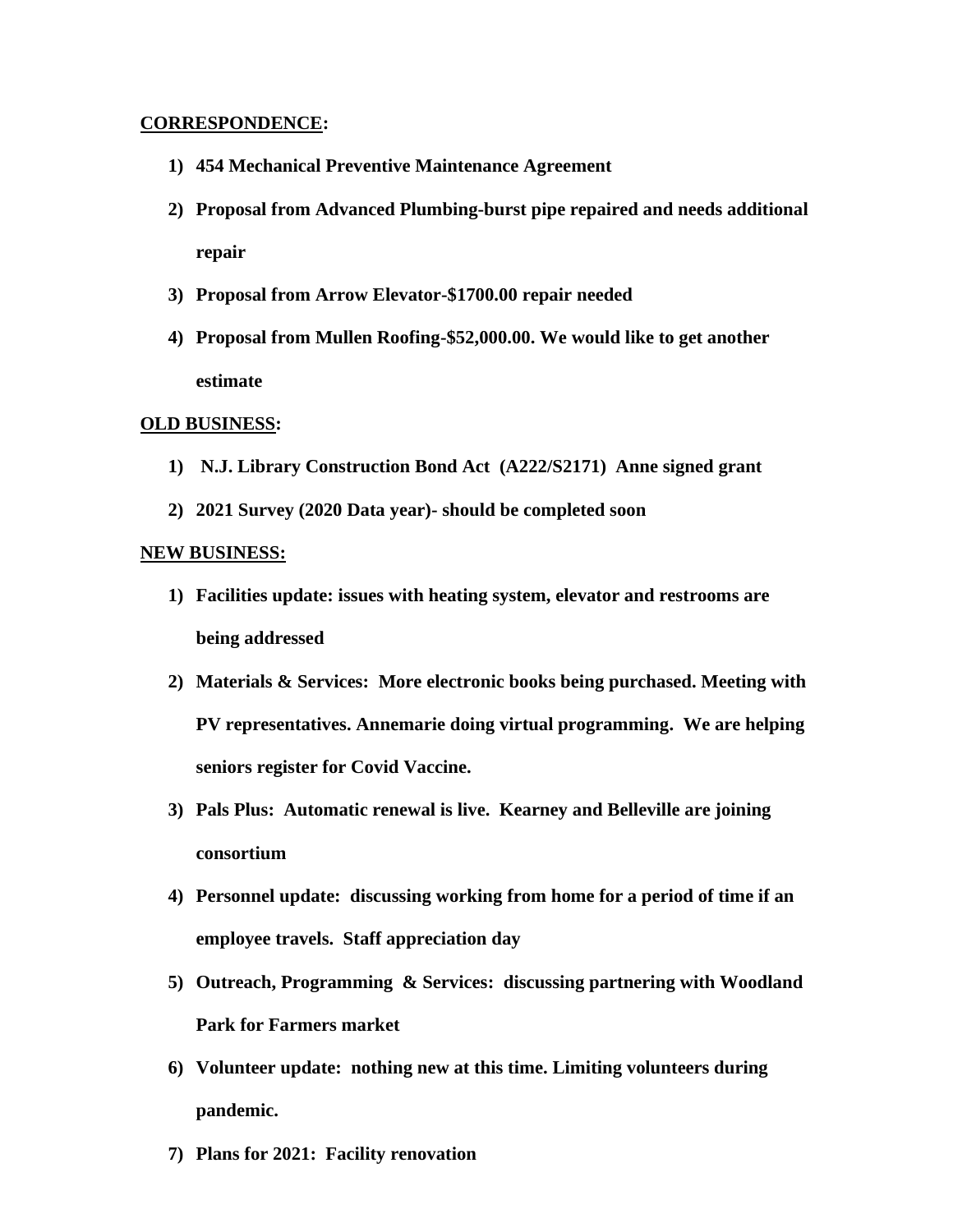### **FRIENDS OF THE LIBRARY:**

- **1. Lakeland Bank**
- **2. Outdoor premise, off premise 50/50**

#### **FOUNDATION:**

**1. Irish Dinner update: over 200 dinners sold, some being donated**

### **FINANCIAL REPORT:**

**1) Motion to accept monthly financial report for February made by:** 

**Val D'Ambrosio and seconded by: Theresa Bronkowski**

**Roll call:**

|                            | Debbie Andriani yes Theresa Bronkowski yes | Valerie D'Ambrosio yes       |
|----------------------------|--------------------------------------------|------------------------------|
|                            | Patricia Knapp_yes_ Janet Saunders_yes__   | Elsa Stonebridge_____ yes___ |
| Tom Wotking<br><b>TIOC</b> |                                            |                              |

- **Tom Watkins\_\_\_yes**
	- **2) Motion to pay bills awaiting approval for October through January made by: Debbie Andriani and seconded by: Pat Knapp**
	- **3) Roll call:**

**Debbie Andriani\_\_yes\_ Theresa Bronkowski\_\_\_yes\_\_** 

**Valerie D'Ambrosio \_\_yes\_\_ Patricia Knapp\_\_yes\_\_** 

**Janet Saunders\_\_\_yes\_\_\_ Elsa Stonebridge\_\_\_yes\_\_**

**Tom Watkins\_\_\_yes\_\_\_**

**4) 2021 Budget Update**